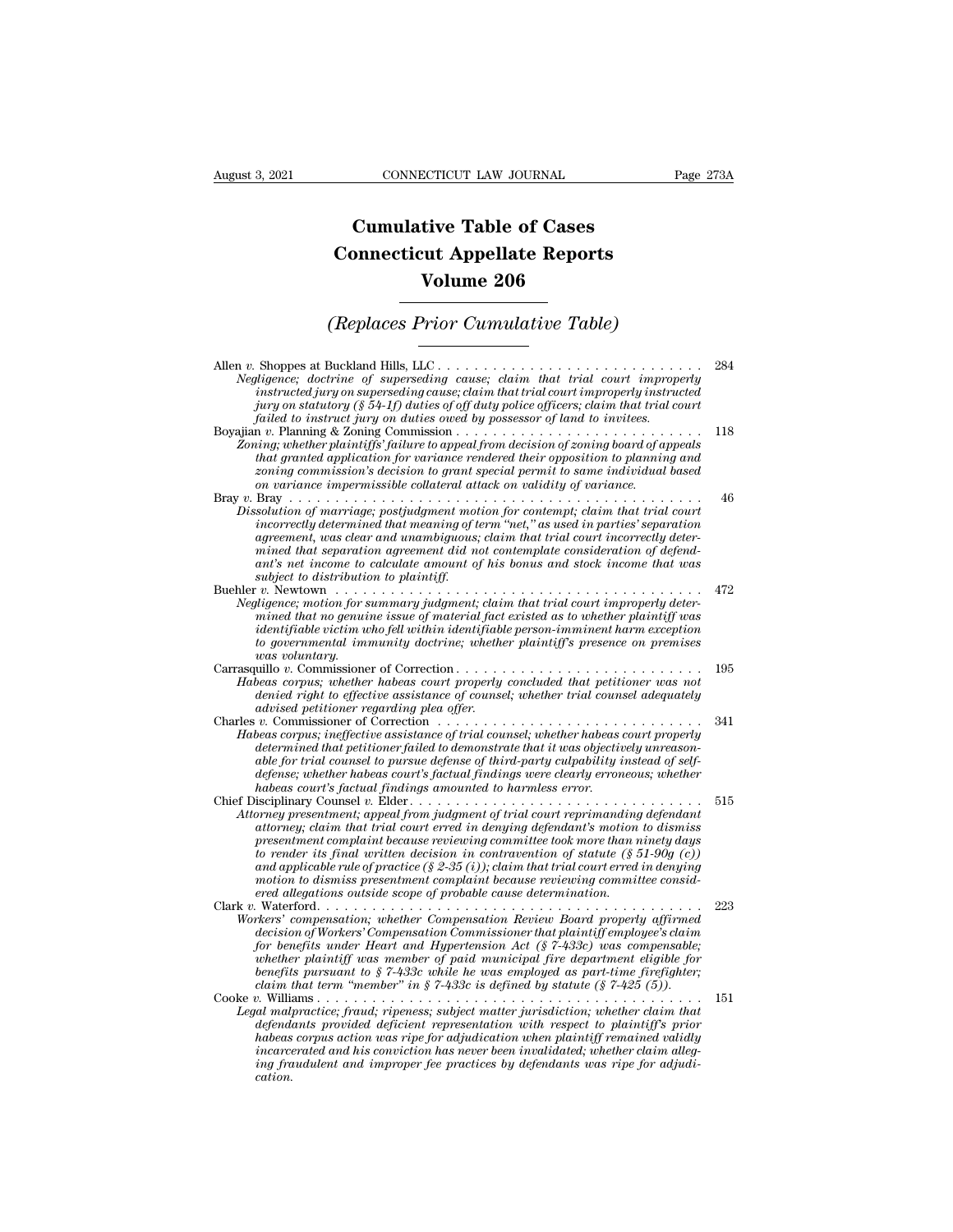Page 274A CONNECTICUT LAW JOURNAL August 3, 2021 Cruz *<sup>v</sup>*. Commissioner of Correction . . . . . . . . . . . . . . . . . . . . . . . . . . . . . . . <sup>17</sup> *Habeas corpus* corpus; when the corpus corpus; when the corpus; when the corpus; where  $\frac{17}{4}$ <br>*Habeas corpus; whether habeas court erred in concluding that counsel's allegedly*<br>*deficient representation during plea ne deficient representation during plea negotiations was not prejudicial; whether hamples connection*  $\alpha$  *habeas connection*  $\alpha$  *habeas corpus; whether habeas court erred in concluding that counsel's allegedly deficient representation during plea negotiations was not prejudicial; whether habeas cou ineffective assistance with respect to his counsel's representation during his sentencing proceedings; claim that petitioner was entitled to presumption of prefured in commissioner of Correction <i>pheas court erred in concluding that counsel's allegedly deficient representation during plea negotiations was not prejudicial; whether habeas court erred in determining that peti* Commissioner of Correction *(319)* commissioner of Correction *(319)* chease corpus; whether deficient representation during plea negotiations was not prejudicial; whether deficient representation during that petitioner fa *beas corpus; whether k*<br>deficient representatio<br>habeas court erred in<br>ineffective assistance<br>sentencing proceeding<br>prejudice pursuant to U<br>sioner of Correction (5<br>of counsel claim.<br>Notheast Helicopters<br>full terminition of *Lagrature in Firstandian during pear negotiallioner failed to prove his claim of*<br> *indicas court erred in determining that petitioner failed to prove his claim of*<br> *ineffective assistance with respect to his counsel's r Mubeus court erreal in determining unal petitioner jailed to prove its cattin of ineffective assistance with respect to his coursel's representation during his sentencing proceedings; claim that petitioner was entitled to emplective ussistance with respect to his counsers representation during his sentencing proceedings; claim that petitioner was entitled to presumption of prejudice pursuant to United States v. Cronic (466 U.S. 648) and Da sementring proceedings, carm that pertitoner was entitied to presumption of prejudice pursuant to United States v. Cronic (466 U.S. 648) and Davis v. Commissioner of Correction (319 Conn. 548) with respect to his ineffect facture pursuant to Onted States t. Cronic (400 U.S. 046) and Davis t. Continistion of Correction (319 Conn. 548) with respect to his ineffective assistance of Correction (319 Conn. 548) with respect to his ineffective as that prohibits employers from demanding money from employees as condition of counset catim.* And the services, L.L.C.<br> *of continent Helicopters Flight Services, L.L.C.*<br> *orgful termination of employment; whether trial court properly granted defendant<br>
employer's motion for summary judgment an share in the incopters Fight Services, L.L.C.*<br>*sharp in termination of employment, whether trial court properly granted defendant*<br>*summary judgment; whether undisputed facts raised genuine issue of material<br>fact that de establish separate from his employment; whether trual court property granted defendant employer's motion for summary judgment and denied plaintiff's motion for summary judgment; whether undisputed facts raised genuine behavior stammary judgment; whether a*<br> *bant mary judgment; whether a*<br> *hat prohibits employers from*<br> *of continued employers from*<br> *of continued employment; whe*<br> *sharing relationship in conne*<br> *establish separate* Fact that defendant violated statute (\$ 31-73 (b)) and its underlying public policy<br>fact that defendant violated statute (\$ 31-73 (b)) and its underlying public policy<br>that prohibits employeers from demanding money from em *Habeas corpus; dismissal of habeas corpus; dismissal of habeas corpus; dismissal of continued employers from demanding money from employes as condition of continued employment; whether employer's onetime proposal for pote statute (§ 52-470 (c) and (e)); claim that habeas court abused if the proposetion sharing relationship in connection with business that its employee sought to establish separate from his employment with defendant fell wit denimal employer solutions proposal for potential resolution relationship in connection with business that its employee sought to sharing relationship in connection with business that its employee sought to behavior § 31den of demonstrating good cause for delay in filing habeas petition.* Frantzen *v.* Davenport Electric . . . . . . . . . . . . . . . . . . . . . . . . . . . . . . . . . . <sup>359</sup> **Examples and the compensation;** attorney compensation; and the meaning peritorial of the statute (§ 52-470 (c) and (e)); claim that habeas court abused its discretion in denying petition for certification to appeal; wheth *i*. Commissioner or Correction.<br> *in the scorpus; dismissal of habeas petition as untimely pursuant to applicable*<br> *istatute* (§ 52-470 (c) and (e)); claim that habeas court abused its discretion in<br>
denying petition for *remains; us antissau of nuoves pertition as untimety pursuant to appartant the* (§ 52-470 (*c*) and (*e*)); claim that habeas court absort absort distorterion in denying petition for certification to appeal; whether petit *evidence is 22-440 (c) and (e)), clum had nabels court ubised as a stscretion in*<br>denying petition for certification to appeal; whether petitioner satisfied his bur-<br>den of demonstrating good cause for delay in filing hab *whether board correctly applied appropriate legal standard to its review of commissioner's decision.* Gibson *v.* Jefferson Woods Community, Inc. . . . . . . . . . . . . . . . . . . . . . . . . . . <sup>303</sup> *Foreclosure; compensation, attorneys years, catem and impropriation therite bouting*<br> *improprig vacated ruling of Workers' Compensation Commissioner and*<br> *Foreclosure; in record to support commissioner's distribution triproperty duction arrang of workers* Compensation Commissioner and<br>remanded case for new evidentiary hearing on ground that there was insufficient<br>evidence in record to support commissioner's distribution of attorney's *reminated case on rew evalentiary nearring on ground that there was this algebraic entrevience in record to support commissioner's distribution of attorney's fees; whether board correctly applied appropriate legal standar plaintiff sought to foreclose had not been extinguished in prior foreclosure;*<br>missioner's decision.<br>missioner's decision.<br>v. Jefferson Woods Community, Inc.<br>v. Jefferson Woods Community, Inc.<br>v. Jefferson Woods Community *because trial correctly applied appropriate tegat standard*<br> *missioner's decision.*<br> *because trial court improperly determined that plaintiff lacked standing*<br> *beclosure; motion to dismiss; standing; subject matter jur* Graham *v.* Commissioner of Transportation . . . . . . . . . . . . . . . . . . . . . . . . . . . <sup>497</sup> Foreclosure; motion to dismiss; standing, subject matter jurisdiction; claim that<br> *Froeclosure*; motion to dismiss; standing; subject matter jurisdiction; claim that<br> *trial court improperly determined that plaintiff lack trial court improperly determined that jalintiff lacked standing to seek foreclosure*<br> *trial court improperly determined that plaintiff lacked standing to seek foreclosure*<br> *of mortgage and to pursue claim of unjust enr plaintiff sought to pursue claim of urputatury dicked standing to seek forecasties* plaintiff *sought to foreclose had not been extinguished in prior foreclosure action* plaintiff *sought to foreclose had not been extingu tency marriage and to pursue calarm of undus entrument, calim that mortigage and because trial court in that action lacked jurisdiction.*<br> *because trial court in that action lacked jurisdiction.*<br> *i.*  $v$ . Commissioner *was confusing and suffered from inartful wording; reviewability of claim that trial court erred with respect to supplemental instruction that it gave to jury before its defective highway statute* (§ 13a-144); motion to set a defective highway statute (§ 13a-144); motion to set a plaintiff and by returning jury to continue its deliberations. plaintiff and by returning jury to *Final court abused its discretion by refusing to accept jury's initial verdict for*<br>*plaintiff and by returning jury to continue its deliberations to rectify inconsis-*<br>*tency in its verdict; reviewability of claim that i Probate and court admittiff and by retuning jury to continue its deliberations to rectify inconsistency in its verdict; reviewability of claim that interrogatory submitted to jury was confusing and suffered from inartful* partially and by returning Jary to continue its determines to rectify inconsistency in its verdict, reviewability of claim that trial court erred with respect form inartful wording; reviewability of claim that trial court *cally in its vertice, retreading by claim that interrogatory submitted to jury was confusing and suffered from inartful wording; reviewability of claim that trial court erred with respect to supplemental instruction that and confusing and suffered from that fail coording, reviewability of claim that* it court erred with respect to supplemental instruction that it gave to jury before returning jury to continue its deliberations.<br>And  $\alpha$  *decedent's will because it failed to assign burden of disproving claim of undue ing to commonly the carrelation of the tappeal; appeal to right of will; claim that trial court in capacity to execute will; claim that trial court in capacity to execute will; claim that in the capacity to execute will;* In From Troubour Control and the trial court from decree of Probate Court admitting decedent's<br>
will, claim that trial court improperly concluded that decedent had testamentary<br>
capacity to execute will, claim that trial c *Child neglect, uppeut of rate court in mother every rroote court amanting accetering capacity to execute will, claim that trial court improperly concluded that defendant had not exercised undue influence over decedent in decisions and religious in the courte will, claim that trial court improperly concluded that defend-*<br>capacity to text will, claim that trial court improperly concluded that defend-<br>ant had not exercised undue influence o *couparing to exercised under influence over decedent in securing execution of*<br>act *had not exercised undue influence over decedent in securing execution of*<br>decedent's will because it failed to assign burden of disprovin *mother's objection on religious grounds; whether appeal was rendered moot when, decedents wat oeclase a jadea to assign barden of assproving carm of anderwent influence to defendant.*<br>  $\begin{array}{lll} \text{and} & \text{in} & \text{in} & \text{in} & \text{in} & \text{in} & \text{in} & \text{in} & \text{in} & \text{in} & \text{in} & \text{in} & \text{in} & \text{in} & \text{in} & \text{in} & \text{in} & \text{in}$ *moot claim qualified for review under capable of repetition yet evading review Child neglect; whether respondent mother's constitutional right to direct health care*<br>decisions and religious upbringing of minor child was violated by order of trial<br>court that permitted child to undergo nonemergency su *Latta tengtod, whether Psychiant mioners constructional right of areasions and religious upbringing of minor child was violated by order of trial court that permitted child to undergo nonemergency surgical procedure despi Habeas court abused its discretion on religious approaches court bat permitted child to undergo nonemergency surgical procedure despite mother's objection on religious grounds; whether appeal was rendered moot when, durin court inal perminied chall to andery nonemeryenty surginous performation that perminient as spiech on religious grounds; whether hayd and redevel moot when, during pendency of appeal, child underwent surgical procedure; w wouter* sobjection of retugious grounds, whether appear was rendered moot when, during pendency of appeal, child underwent surgical procedure; whether mother's moot claim qualified for review wader capable of repetition y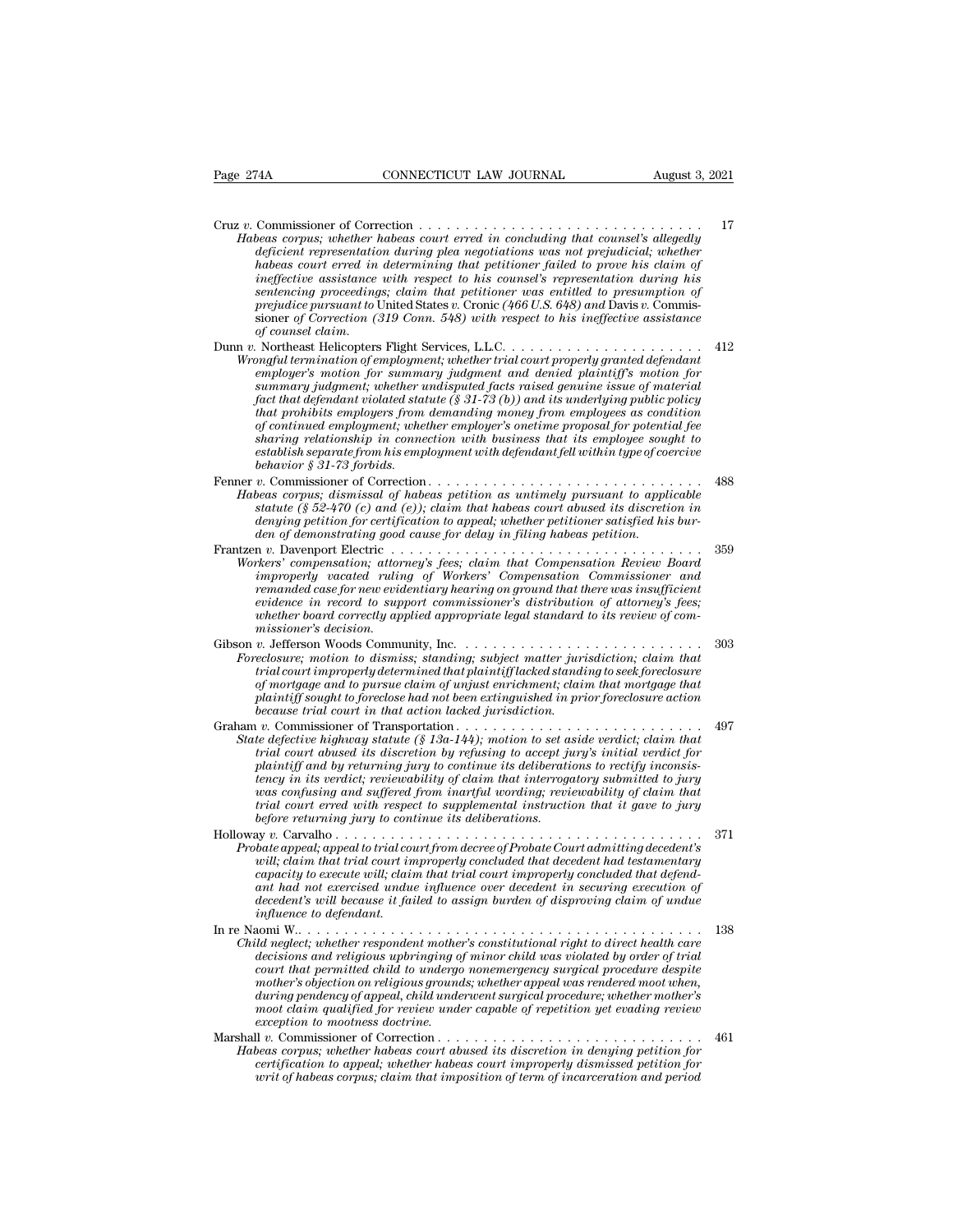*of special parole constituted two distinct sentences for same offense, violating* <sup>2</sup><br> *petitioner's federal and state constituted two distinct sentences for same offense, violating<br>
petitioner's federal and state constitutional rights to be free from double jeopardy.<br>
Lev v. Mecantery .................* 

| August 3, 2021                     | CONNECTICUT LAW JOURNAL                                                                                                                                                                                                                                                                                                                                                                                                                                                                                                                                                                                                                                                                                                                                                                                                                                                                                                    | Page 275A |
|------------------------------------|----------------------------------------------------------------------------------------------------------------------------------------------------------------------------------------------------------------------------------------------------------------------------------------------------------------------------------------------------------------------------------------------------------------------------------------------------------------------------------------------------------------------------------------------------------------------------------------------------------------------------------------------------------------------------------------------------------------------------------------------------------------------------------------------------------------------------------------------------------------------------------------------------------------------------|-----------|
|                                    |                                                                                                                                                                                                                                                                                                                                                                                                                                                                                                                                                                                                                                                                                                                                                                                                                                                                                                                            |           |
|                                    | of special parole constituted two distinct sentences for same offense, violating<br>petitioner's federal and state constitutional rights to be free from double jeopardy.                                                                                                                                                                                                                                                                                                                                                                                                                                                                                                                                                                                                                                                                                                                                                  |           |
| integrity of its earlier judgment. | Dissolution of marriage; postjudgment motion for contempt; whether trial court<br>erred in its interpretation of its previous order; whether trial court exceeded its<br>equitable authority in imposing certain conditions in subsequent order to protect                                                                                                                                                                                                                                                                                                                                                                                                                                                                                                                                                                                                                                                                 | 243       |
| medical records of plaintiff.      | Disability discrimination; claim that trial court erred by failing to charge jury on<br>plaintiff's claim of interference with Family and Medical Leave Act of 1993 (29<br>U.S.C $\frac{8}{3}$ 2601 et seq.); claim that trial court erred by admitting letter prepared<br>by plaintiff's coworker into evidence under business records exception to hearsay<br>rule; claim that trial court erred by refusing to admit into evidence certain                                                                                                                                                                                                                                                                                                                                                                                                                                                                              | 106       |
|                                    | Foreclosure; motion for deficiency judgment; claim that trial court incorrectly con-<br>cluded that it was not barred by doctrine of res judicata from determining amount<br>of deficiency judgment; claim that certain findings from Probate Court as to                                                                                                                                                                                                                                                                                                                                                                                                                                                                                                                                                                                                                                                                  | 178       |
|                                    | amount of deficiency barred further litigation; whether trial court properly<br>included in deficiency judgment certain tax liens paid by plaintiff.                                                                                                                                                                                                                                                                                                                                                                                                                                                                                                                                                                                                                                                                                                                                                                       |           |
|                                    | Breach of contract; whether trial court properly concluded that plaintiff substantially<br>complied with notice of default provision of promissory note; claim that trial<br>court erred in its calculation of damages awarded to plaintiff.                                                                                                                                                                                                                                                                                                                                                                                                                                                                                                                                                                                                                                                                               | 54        |
|                                    | Breach of contract; damages; whether trial court erred in concluding that defendant's<br>unworkmanlike performance proximately caused plaintiff's damages; claim that<br>expert testimony was required to prove defendant's defective work caused dam-<br>ages; whether trial court improperly calculated damages.                                                                                                                                                                                                                                                                                                                                                                                                                                                                                                                                                                                                         | 523       |
| cussed.                            | Foreclosure; judgment of foreclosure by sale; whether trial court erred in determining<br>plaintiff's mortgage had priority over defendant's mortgage; claim that plaintiff<br>had constructive notice of defendant's mortgage; constructive notice doctrine, dis-                                                                                                                                                                                                                                                                                                                                                                                                                                                                                                                                                                                                                                                         | 92        |
|                                    | Possession of narcotics with intent to sell; motion for mistrial; motion to suppress;<br>whether trial court abused its discretion when it denied motion for mistrial<br>based on claim that police officer gave testimony on ultimate issue of intent;<br>whether, pursuant to State v. Nash (278 Conn. 620), police officer's expert opinion<br>regarding hypothetical suspect's intent to sell drugs based on amount of drugs<br>in suspect's possession constituted testimony on ultimate issue of defendant's<br>intent; whether trial court abused its discretion when it denied motion for mistrial<br>based on claim that police officer gave testimony that contained reference to<br>defendant's prior misconduct; whether trial court properly denied defendant's<br>motion to suppress evidence; claim that police affidavit in support of application<br>for search warrant did not establish probable cause. | 438       |
|                                    | Larceny of elderly person by embezzlement in second degree; claim that trial court<br>improperly admitted into evidence testimonial hearsay statement of victim in<br>violation of defendant's constitutional right to confrontation; claim that defend-<br>ant was deprived of due process rights when prosecutor engaged in prosecutorial<br>impropriety by making substantive use of testimonial hearsay statement in<br>closing rebuttal argument; whether witness' testimony regarding victim's state-<br>ment constituted hearsay; whether defendant was harmed by admission of wit-<br>ness' testimony regarding victim's statement; whether this court needed to reach<br>merits of defendant's prosecutorial impropriety claim.                                                                                                                                                                                   | 70        |
|                                    | Assault in first degree; whether this court had subject matter jurisdiction to review<br>merits of trial court's dismissal of defendant's postsentencing motion to withdraw<br>his quilty plea; whether defendant's appeal of dismissal of postsentencing motion<br>to withdraw his guilty plea was justiciable; whether this court should have invoked<br>its supervisory authority pursuant to applicable rule of practice $(\S 60-2)$ to treat<br>appeal of dismissal of postsentencing motion to withdraw defendant's guilty plea<br>as authorized late appeal of his judgment of conviction.                                                                                                                                                                                                                                                                                                                          | 253       |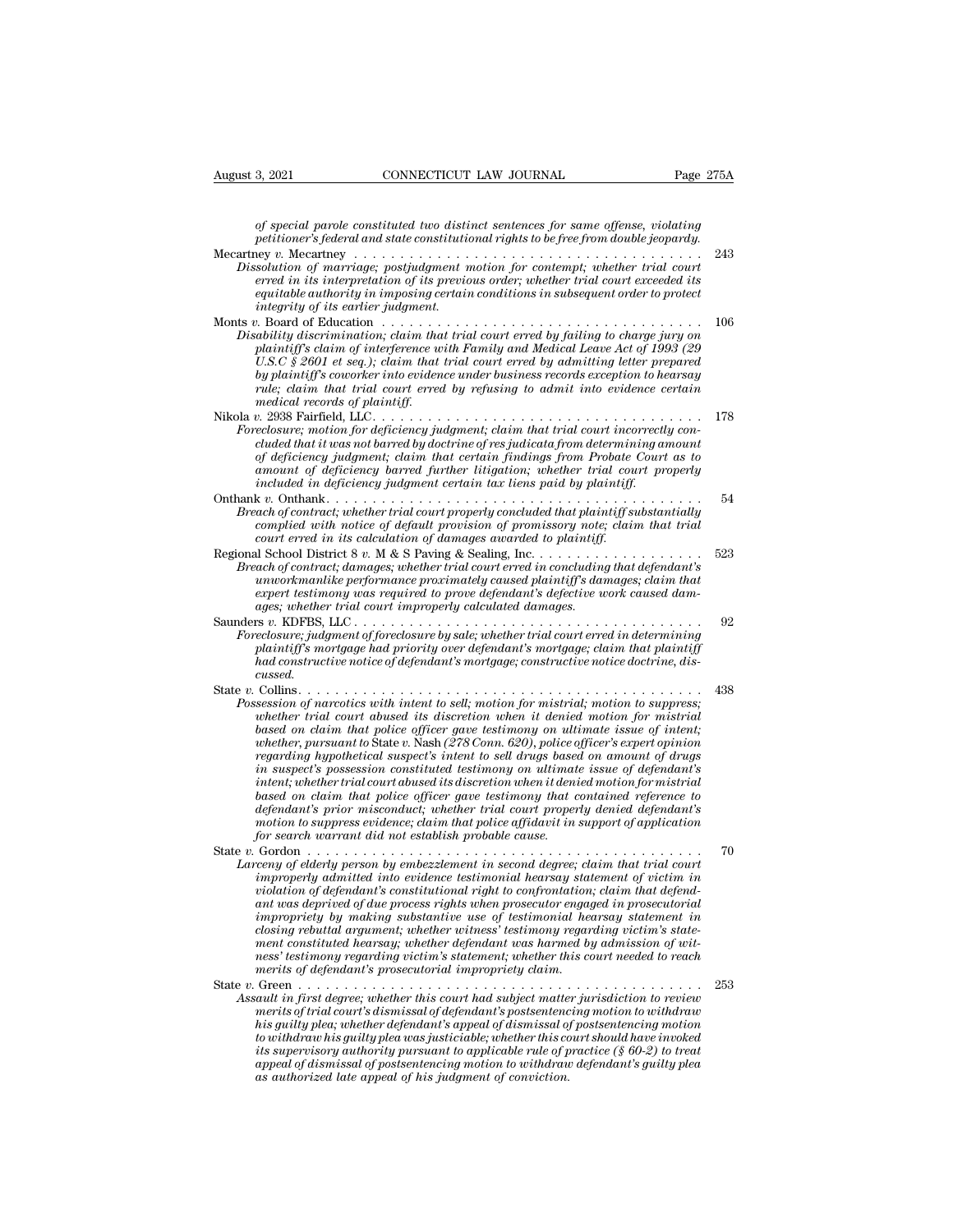State *v.* Lane . . . . . . . . . . . . . . . . . . . . . . . . . . . . . . . . . . . . . . . . . . . . . <sup>1</sup> *Assault in first degree; whether trial court abused its discretion in denying motion*<br>*Assault in first degree; whether trial court abused its discretion in denying motion*<br>*to disqualify trial judge; claim that this cour to disqualify trial in first degree; whether trial court abused its discretion in denying motion*<br>*to disqualify trial judge; claim that this court should revisit precedent set by*<br>*to disqualify trial judge; claim that t* State *v.* Milner *(325 Conn. 1) and require recusal of judicial authority when* Lane  $\ldots$   $\ldots$   $\ldots$   $\ldots$   $\ldots$   $\ldots$   $\ldots$   $\ldots$   $\ldots$   $\ldots$   $\ldots$   $\ldots$   $\ldots$   $\ldots$   $\ldots$   $\ldots$   $\ldots$   $\ldots$   $\ldots$   $\ldots$   $\ldots$   $\ldots$   $\ldots$   $\ldots$   $\ldots$   $\ldots$   $\ldots$   $\ldots$   $\ldots$   $\ldots$   $\ldots$   $\ldots$   $\ldots$   $\ldots$   $\ldots$   $\ldots$  *court abused its discretion in admitting photographs of victim's injuries into evidence; claim that photographs of victim's injuries were irrelevant and unduly prejudicial.* State *v.* Milner *Capitally trial iddge;* chainer *i* and *the court should revisit precedent set by*<br>State *v.* Milner (325 Conn. 1) and require recusal of judicial authority when<br>there is appearance of partiality, in ab *Motion to displanting intarty and the correct illegal sentence is appearance of partiality, in absence of actual partiality; whether trial court abused its discretion in admitting photographs of victim's injuries into ev definition is a complement of partiality, in absence of actual partiality; when the court abused its discretion in admitting photographs of victim's injuries into evidence; claim that photographs of victim's injuries wer* 

- *to are a supperatate of that any dialogue of actual partiality, in the evidence; claim that photographs of victim's injuries into evidence; claim that photographs of victim's injuries were irrelevant and unduly prejudicia defendant waived right to jury trial on public interest determination and that he was not required to admit that extended incarceration would best serve public interest; whether trial court properly rejected claims regarding defendant's right to probable cause hearing and revocation of parole because they did not attack defendant was properly sentenced as persistent serious felony offender pursuant* to (Rev. to 2007 § 53a-40 (j)); claim that trial court erred in concluding that defendant waived right to jury trial on public interest dete *v. (Rev. to 2007 § 53a.40 (j));* daim that trial court erred in concluding that the vas not required right to jury trial on public interest determination and that the was not required to damit that extended incarceration *Habeas corpus; whether habeas corpus; whether habeas corpus; whether the was not required to damit that extended incarceration would best serve public interest; whether trial court properly rejected claims regarding defen corpus pursuant to rule of practice (§ 23-29 (2)); whether trial convertion would best serve public*<br>interest; whether trial court properly rejected claims regarding defendant's right<br>to probable cause hearing and revocat
- *follow procedure in a dumit mate extended induceration would best serve public interest; whether trial court properly rejected claims regarding defendant's right to probable cause hearing and revocation of parole because 548); whether it was appropriate for this court to remand case to habeas court with direction to decline to issue writ of habeas corpus; whether habeas petition was amenable to declination under relevant rule of practice (§ 23-24 (a)); claim that petitioner's state constitutional claim was procedurally defaulted because heas corpus; whether habeas court property dismissed petition for writ of habeas corpus pursuant to rule of practice (§ 23-29 (2)); whether habeas court failed to*  $548$ *); whether outlined in Gilchrist v. Commissioner of C* follow procedure outlined in Gilchrist v. Commissioner of Correction (334 Commissioner) follow procedure outlined in Gilchrist v. Commissioner of Correction (334 Commissioner of with direction to decline to issue writ of h *Attempt to commit assault in first degree; attempt to commit solution of attempt to commit and case to habeas court*<br>*Atter it was appropriate for this court to remand case to habeas court*<br>*with direction to decline to i engaging officer in was uppropriate for ans court to remain case to makes corrus amenable to declination under relevant rule of practice (§ 23-24 (a)); claim that petitioner's state constitutional claim was procedurally d*
- *and arecum to accume to issue arring mateus corpus, whenew mateus perturent trial peritioner's state constitutional claim was procedurally defaulted because habeas petition was not proper procedural mechanism to pursue th erred in the distribution and Figure in the of procedured (see that petitioner's state constitutional claim was procedurally defaulted because habeas petition was not proper procedural mechanism to pursue that claim.*<br>
Sa *officer; claim that this court should overrule its holding in* State *v.* Jones *(96 Conn. App. 634) and find that crime of attempt to commit assault of peace officer;*<br>engaging officer in pursuit; whether evidence was sufficient to support defend-<br>engaging officer in pursuit; whether evidence was suffici *was not legally cognization in first degree; attempt to commit assault of peace officer;*  $i$  and  $j$  fiest degree; attempt to commit assault in first degree; whether trial court erred in accepting jury's verdict of guilt *proper to commut assault in first degree; attempt to commut assault of peace officer;*<br>engaging officer in pursuit; whether evidence was sufficient to support defend-<br>ant's conviction of attempt to commit assault of peace *engaging officer in pursuit; whether evidence was sufficient to support defendant's conviction of attempt to commit assault in first degree; whether trial court<br>erred in accepting jary's verdict of guilty of attempt to co peace officer.* officer; claim that this court of guary of acception in State *v*. Jones (96<br>officer; claim that this court should overrule its holding in State *v*. Jones (96<br>Conn. App. 634) and find that crime of attempt to commit assau *Sexual assault in second degree; whether trial court deprived defendant of peace officer*<br> *Conn. App. 634) and find that crime of attempt to commit assault of peace officer*<br> *was not legally cognizable; claim that unpre*
- *tional App.* 03-4) and functional right to commit assaud to peace of counsely agains to legaly cognizable; claim that unpreserved claim was reviewable under principles set forth in State v. Golding (213 Conn. 233); claim *that increding trial court abused its discretion in that trial court abused its discretion in State v.* Golding (213 Conn. 233); claim that evidence was insufficient to support defendant's conviction of attempt to commit *to represent to support defendant's conviction of attempt to commit assault of*<br>*insufficient to support defendant's conviction of attempt to commit assault of*<br>*peace officer.*<br>Williams . . . . . . . . . . . . . . . . . *of right to counsel; claim that trial court was required to advise defendant that he would need to register as sex offender if he were convicted and to ask him or his counsel in second degree; whether trial court deprived defendant of constitutional right to assistance of counsel by allowing him to represent himself; claim that trial court abused its discretion in determining that defendant in second degree; whether trad court deprived defendant of constitutional right to assistance of counsel by allowing him to represent himself; claim that trial court abused its discretion in determining that def it to assistance of counset by allowing him to represent himself; claim*<br>*that trial court abused its discretion in determining that defendant was competent*<br>*for represent himself and had made knowing, voluntary and inte that trad court abused us discretion in determining that defendant was competent* to represent himself and had made knowing, voluntary and intelligent waver of right to counsel; claim that trial court was required to advi *se represent himself right to counsel.<br>
his counsel if he hold need to relation to relation*<br> *his counsel if he he<br>
defendant's postcoimpairment, trial<br>
hearing or to appo<br>
sent himself.<br>
n v. Perez-Swanson* Swanson *<sup>v</sup>*. Perez-Swanson. . . . . . . . . . . . . . . . . . . . . . . . . . . . . . . . . . . . . <sup>266</sup> *Dissolution details and method any mental health issues; unpreserved claim that, because*<br>defendant's postcanvass conduct constituted substantial evidence of mental<br>impairment, trial court abused its discretion by failing *of custody; whether trial conduct constituted substantial evidence of mental impairment, trial court abused its discretion by failing to order competency hearing or to appoint counsel for defendant after it granted his re*
- *to enternal is postedned substituted substituted substitute of mental impairment, trial court abused its discretion by failing to order competency hearing or to appoint counsel for defendant after it granted his request t appairment, trial court abused its discretion by failing to order competency hearing or to appoint counsel for defendant after it granted his request to represent himself.*<br>Swanson v. Perez-Swanson........................ South the set of the set of the set of the set of the set of the set of the set of the set of the set of the set of the set of custody; whether trial court erred in determining that it lacked jurisdiction<br>of custody; wheth **Foreclosure;** *Foreclosure*; *Foreclosure; intimal court erred in determining that it lacked jurisdiction*<br>*of custody; whether trial court erred in determining that it lacked jurisdiction*<br>*to enter additional orders reg motion to a marriage; motion to dismiss postjudgment motion for modification*<br>of custody; whether trial court erred in determining that it lacked jurisdiction<br>to enter additional orders regarding child custody and visitat
- *stay; mootness; right of redemption.* Villanueva *v.* Villanueva. . . . . . . . . . . . . . . . . . . . . . . . . . . . . . . . . . . . . . . <sup>36</sup> *Above the contract; implied in fact contract; damages; statute of limitations; whether trial court erred in granting<br>
Foreclosure; judgment of foreclosure by sale; whether trial court erred in granting<br>
motion to approve*
- **the particular court erred in finding implied partnership and the partnership and the sectosure; judgment of foreclosure by sale; whether trial court erred in granting motion to approve sale without newspaper advertisemen** *whether trial court erred in foreclosure by sale; whether trial court erred in granting motion to approve sale without newspaper advertisements; motion to terminate stay; mootness; right of redemption.*<br>wa v. Villanueva.. *of total in the interimal of the magineric of his damages; whether trial court erred in granting*<br>*of his damages; right of redemption.*<br> $\frac{dy}{dx}$  mootness; right of redemption.<br> $\frac{dy}{dx}$  w. Villanueva.................... *that plaintiff's action was barred by three year statute of limitations (§ 52-577).*